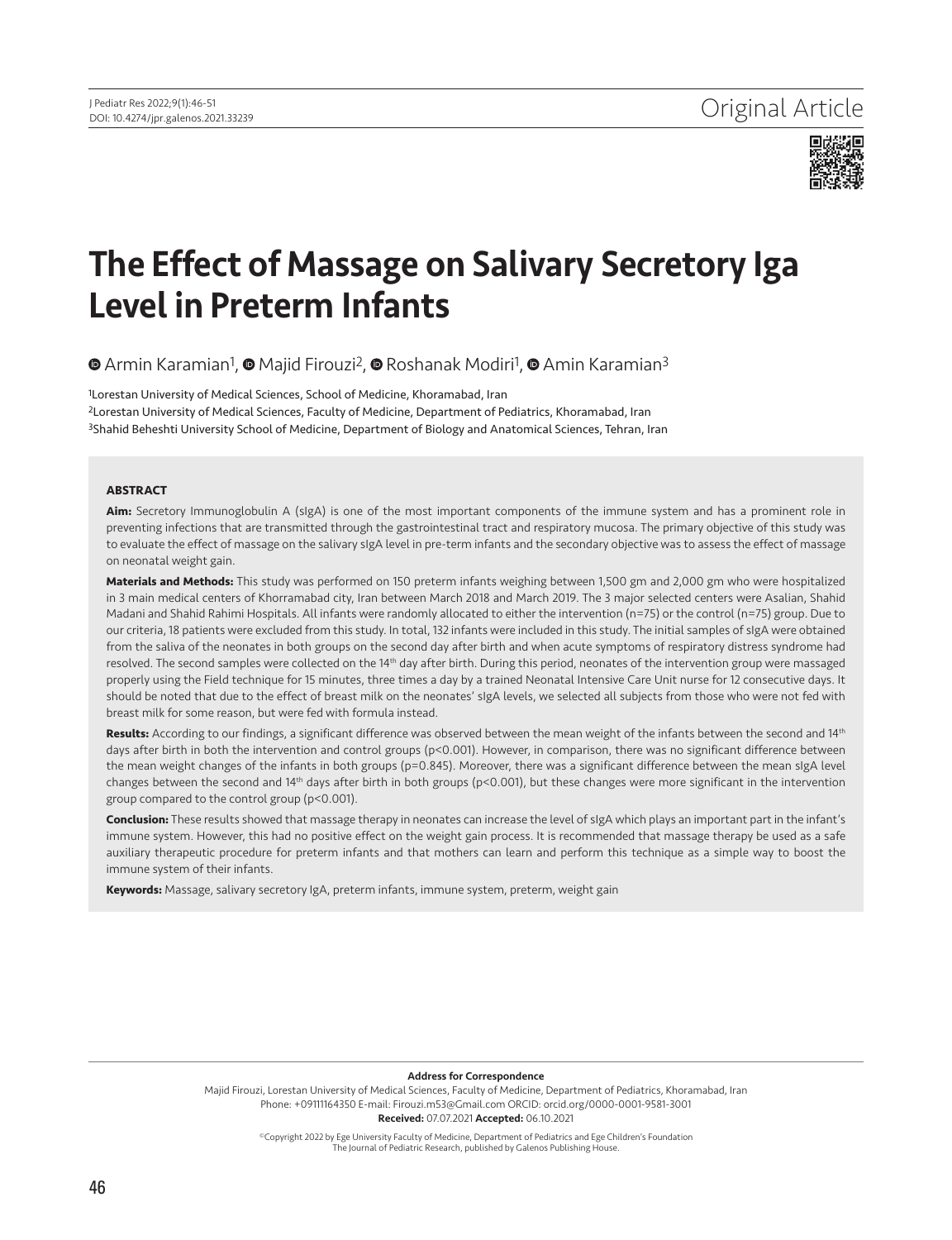# Introduction

Massage therapy is an interesting topic in neonatal medicine and many studies have been conducted over the last decade. New studies support the efficacy of massage therapy as a complementary therapeutic method in neonatal medicine (1). Touching and stroking infants during massage stimulate nerve pathways and speed up myelination of the brain and nervous system through increased hypothalamic activity followed by increased somatotropin levels. In animal studies, the lack of skin and tactile stimuli reduces the growth of all organs, and when the animals return to normal tactile stimulation, this defect is eliminated, which highlights the beneficial effects of massage on growth hormone levels (2). Massage inside the infant's mouth increases the levels of gastrointestinal hormones such as insulin and gastrin, which highlights the fact that skin stimulation and massage in the same way will increase similar hormones. Studies on neonatal insulin and glucose levels have shown that massage in preterm infants will increase insulin and IGF-1 levels (1). In the field of pain management in children, it has been mentioned that massage by parents during sleep is useful for reducing chronic and myofascial pain (3). It is believed that, like breastfeeding by the mother, massage by the father will facilitate proper bonding between the father and infant. The mother as a massager reduces the level of stress hormones in the mother's body and significantly reduces the rate of postpartum depression and anxiety (1,4).

Neonatal Intensive Care Units (NICUs) are full of stress and massage therapy can lessen the level of stress hormones in preterm infants, as well as improve the developmental status of low-birthweight neonates (5-7). Immunoglobulins (Ig) are components of the humoral immune system that are produced in response to internal and external antigens. Each antibody molecule has an overall symmetrical structure consisting of four polypeptide chains, two identical light chains and two identical heavy chains. Antibody molecules are classified into different classes, subclasses, types and subtypes based on differences in the structures of the heavy and light chain constant regions. There are five main classes of Igs: IgG, IgM, IgA, IgD, and IgE-some of which include a number of distinct subclasses (8).

The placenta selectively blocks various substances to prevent transmission from the mother to the fetus. Of all the antibodies, only IgG can cross the placental barrier. IgA and IgM are blocked from crossing the placenta and so their levels in infancy confirm their production by the infant itself (9,10).

IgA comprises monomeric and polymeric IgA of two subtypes, IgA<sub>1</sub> and IgA<sub>2</sub>. In adults, IgA<sub>1</sub> is the main subtype in serum but, in the mucosa, Ig $\mathsf{A}_2$  production is higher than IgA<sub>1</sub> (11). Serum IgA is mainly monomeric while secretory IgA is dimeric and is joined by the J chain and the secretory part. IgA is often secreted by the secretory cells of the breast as a dimer. IgA is the main antibody found in many body secretions, including tears, saliva, respiratory and intestinal secretions, mucous and milk (12). IgA is the most important Ig in breast milk and it protects the mucosal surfaces against foreign pathogens until the infant progressively is able to make its own IgA, which sometimes takes weeks to months after birth. It can also protect infants from diseases which are transmitted via the mucosa of the gastrointestinal tract and respiratory system (9,10,13).

In infants, due to the underdeveloped humoral and cellular immune systems, the risk of infection is significantly increased compared to other age groups. Therefore, in infants, limited infections are potentially more likely to become systemic and severe infections (14). Akimoto et al. (15) showed that 12 months of exercise could significantly increase both the concentration and secretion rate of secretory IgA (sIgA) in elderly subjects. The concentration of salivary IgA was significantly increased in subjects who received four relaxation methods including massage therapy, compared with a touch control group (16). One analysis found that receiving massages is an effective method to recover from temporary immunosuppression state induced by heavy exercise and to enhance levels of sIgA (17).

In the current study, we aimed to investigate the effect of neonatal massage on increasing the level of sIgA in the saliva of preterm infants who were admitted to Asalian, Shahid Madani and Shahid Rahimi Hospitals in Khorramabad city, Iran between March 2018 and March 2019.

# Materials and Methods

This randomized clinical trial was conducted on 150 preterm infants who were admitted to NICUs in the three main hospitals in Khorramabad city, Iran between March 2018 and March 2019. Initially, the sample size was calculated to be 63 for each group. However, to ensure the adequacy of the participants, 75 infants were allocated to each group. Infants were selected from formula-fed infants because of the possible effect of breastfeeding on sIgA levels. The participants were randomly divided into intervention and control groups. The inclusion criteria were as follows: preterm infants with gestational age <37 weeks, weighing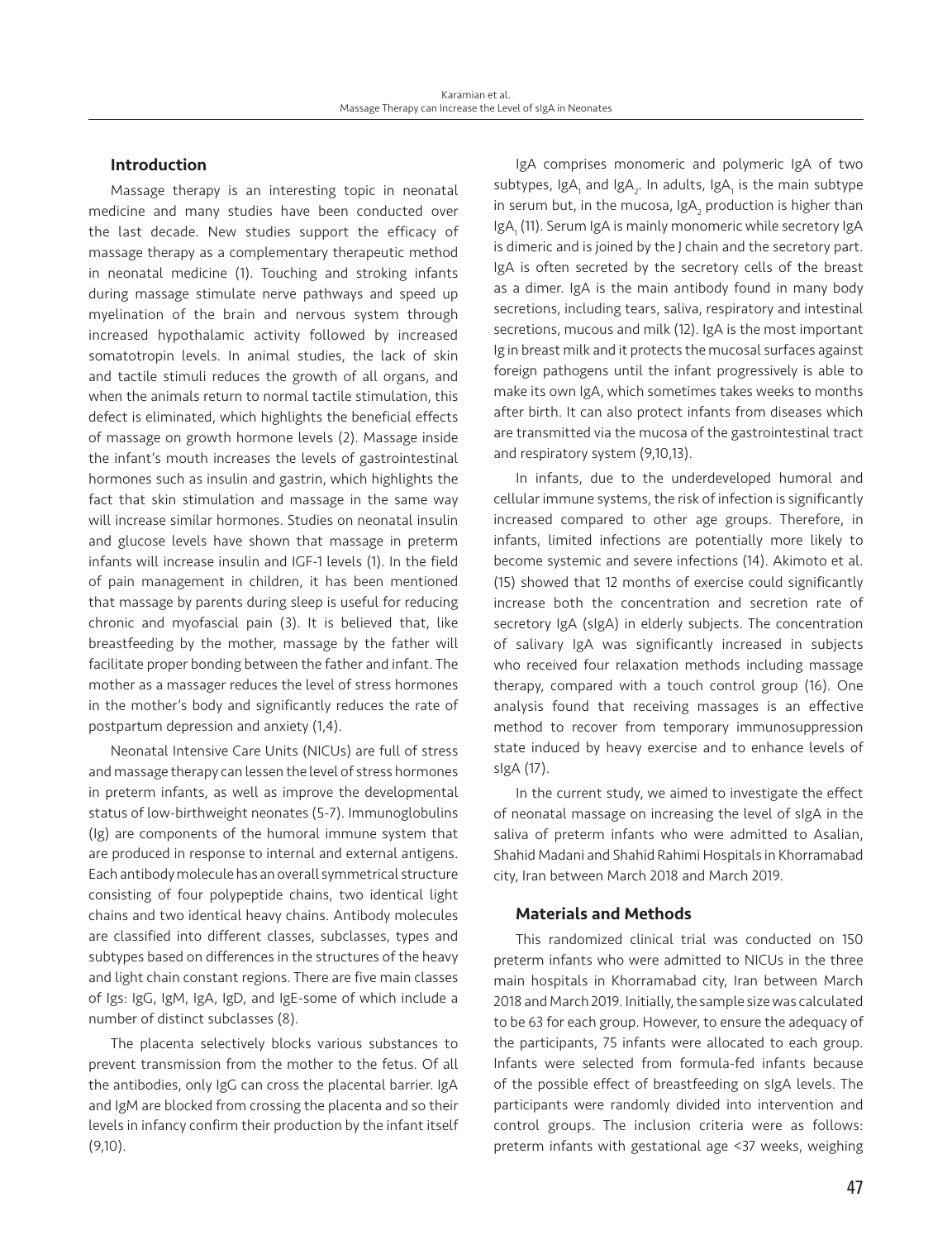between 1,500 and 2,000 gm, formula-fed, an absence of congenital infections, no congenital anomalies, an having no prohibition of massage (e.g. skin lesions, hematoma or dislocation of limbs).

Infants were excluded from this study if any of the following criteria applied: evidence in favor of infection (for example, positive blood culture or positive CSF culture), a requirement for mechanical ventilation, a history of seizure or an occurrence of seizure during the study, a history of immunodeficiency among first-degree relatives, a requirement for blood transfusion, transferal of the infant to another hospital for any reason, the presence of any congenital anomalies, a history of maternal illness during the pregnancy period prior to delivery such as hepatitis B or syphilis (based on screening tests), a requirement for surgery in the course of the study, discharge from the hospital, dissatisfaction of the parents with respect to continuing the study and receiving some medications for instance, antibiotics and intravenous Ig.

Written consent was obtained from the parents before enrollment in the study. Hundred-fifty infants were randomly divided into 2 groups: The control group (n=75) and the intervention group (n=75). Of these, 18 cases were excluded (7 infants from the intervention and 11 infants from the control group) and 132 infants remained until the completion of the study (68 infants in the intervention and 64 infants in the control group). The major reason of exclusion was the lack of sufficient saliva (3 infants in the intervention and 5 infants in the control group). Other reasons for exclusion were as follows: The parent's unwillingness to continue the study (3 infants from the intervention and 4 infants from the control group) and 3 infants died during the study (one infant in the intervention and 2 infants in the control group).

In the intervention group, 41 (60.3%) and 27 (39.7%) of the cases were male and female, respectively. In the control group, 31 (48.4%) and 33 (51.6%) of the subjects were male and female, respectively. In terms of gender, both groups were similar (p=0.22).

Only the researchers were aware of infant's groups (intervention or control) and the laboratory was blind to which group they were in. The neonates in both groups were administered standard ward care during the course of this study. Based on standards for NICUs, the room temperature was between 2-26 °C.

We performed the massage based on the Field technique. Massaging was gentle using the ventral surface of both hands with gentle pressure and it was performed by a trained NICU nurse who played no other role in the study and she was also blind to the hypothesis of the study. Before starting the massage, her hands were washed and warmed. Sunflower oil was used as a lubricant. The infants were placed in a quiet environment under a radiant warmer. The infants of the intervention group received massages for 15 minutes, three times per day, for 12 consecutive days. Each massage session consists of three phases of 5 minutes. The infants received their massages one hour after being fed. During the first and third phase of the massage therapy, the neonate was placed in a prone position, and was massaged for five one-minute periods (five seconds per stroking motion) over each region in the following sequence: A) 12 stroking movements from the top of the head to the neck downwards and then reversed; B) 12 stroking movements from the neck to the shoulders and then reversed; C) 12 stroking movements from the upper back down to the waist and then reversed; D) 12 stroking movements from the thighs down to the ankles and the reversed; E) 12 stroking movements from the shoulder to the hand and then reversed on both arms. In the second phase, the infant was put in a supine position and six flexion/extension moves were performed on the limbs in the following order: each arm, each leg and finally both legs together. Each flexion/extension movement lasted approximately 10 seconds. The control group did not receive massage therapy during the study.

In both groups, the initial and second saliva samples were obtained using a sterile infant mucus extractor from the mouth of the neonates. The initial and second samples were collected on the second and 14<sup>th</sup> day after birth, respectively. The salivary sIgA level was measured using an IgA saliva ELISA kit (DiaMetra, Perugia, Italy) according to the manufacturer's protocol.

In both groups, the weight of the neonates was also measured on the second and 14th day after birth. This study did not interfere with the treatment of the infants.

All phases of this study and consent forms were approved by the Ethics Committee of Lorestan University of Medical Sciences (LUMS.REC.1396.232) and the registration ID of this study in Iranian Registry of Clinical Trials is IRCT20171225038056N1.

#### Statistical Analysis

Data were expressed as means ± standard deviation. After determining the measures of central tendencies and measures of dispersion, independent t-test and paired t-test were used to analyze the data. All results were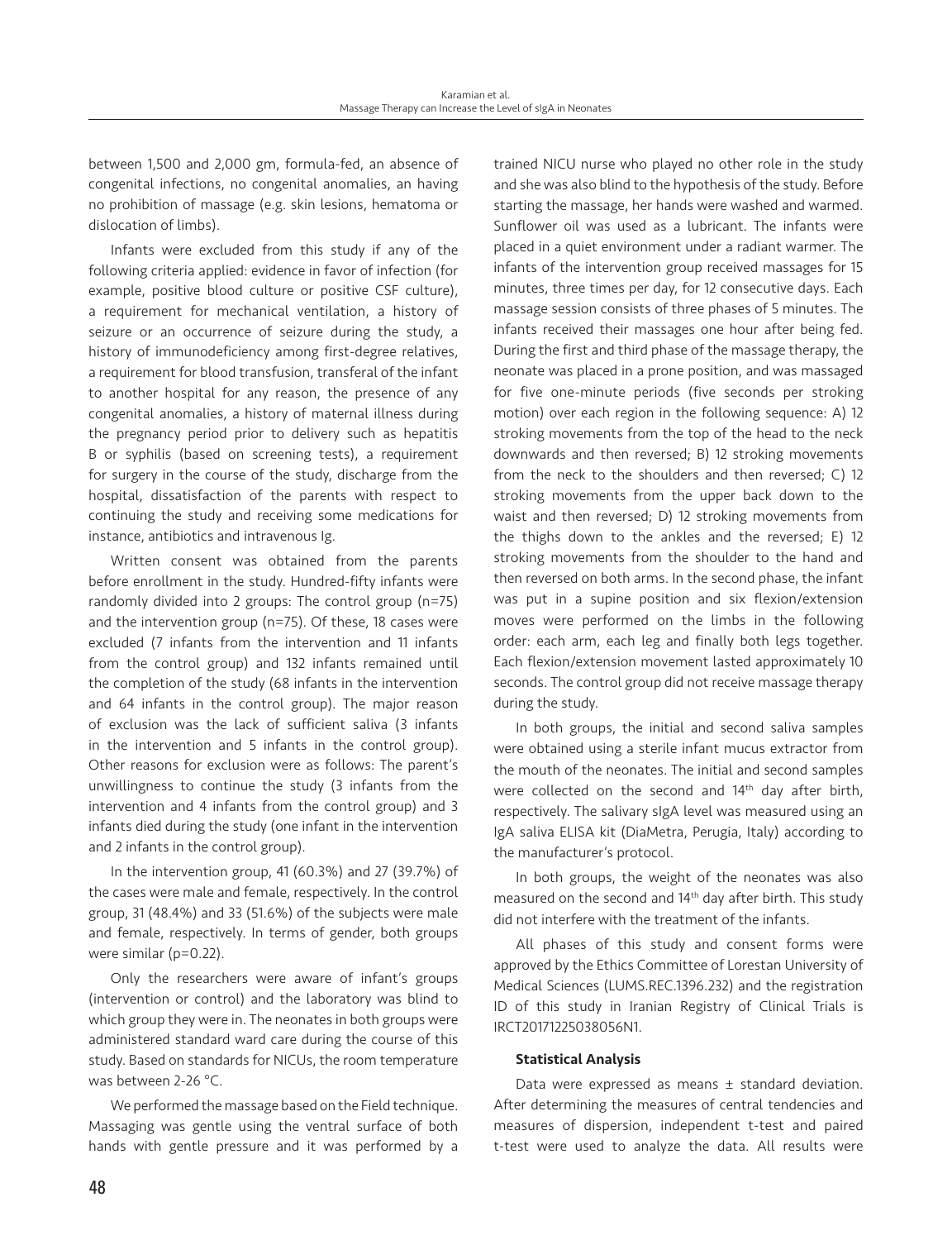analyzed using IBM SPSS for Windows, Version 21.0 (IBM Corp., Armonk, NY, USA). A p-value <0.05 was considered statistically significant for all analyses.

# Results

According to the findings, the mean weight of the infants in the control group was 1,706.95±146.07 gm and  $2,051.64\pm157.41$  gm on the second and  $14<sup>th</sup>$  day after birth, respectively. There was also a significant difference between the mean weight of the infants in the control group on the second and 14<sup>th</sup> day after birth (p<0.001) (Figure 1). The mean weight of the infants in the intervention group was 1,684.41±136.4 gm on the second day and 2,032.42±145.49 gm on the 14th day after birth. There was a significant difference between the mean weight of the infants in the intervention group on the second and 14th day after birth (p<0.001) (Figure 1).

According to the results, the mean weight changes showed no significant difference between the intervention and control groups on the second or 14<sup>th</sup> day after birth (p=0.845) (Figure 2).

The mean sIgA levels in the control group on the second and  $14^{th}$  day were 8.25±3.76 ( $\mu$ g/dL) and 9.68±3.67 ( $\mu$ g/ dL), respectively, and there was also a significant difference between the mean sIgA level on the second and 14<sup>th</sup> day (p<0.001) (Figure 3). Moreover, the mean sIgA levels in the intervention group on the second and 14<sup>th</sup> day after birth were 9.71±4.52 (µg/dL) and 17.8±6.4 (µg/dL), respectively, and we found a significant difference between the mean sIgA levels before and after massage therapy (p<0.001) (Figure 3).

The results of our study demonstrated that the mean sIgA level changed between the intervention and control



Figure 1. Comparison of mean weight changes between second and 14<sup>th</sup> day after birth in the intervention and control groups

groups on the second and 14th day after birth and there was a significant difference between the two groups (p<0.001) (Figure 4).

### Discussion

IgA is one of the most important Igs in the human body and it protects infants against those diseases that are transmitted via the mucosa of the gastrointestinal tract and respiratory system (13). Massage therapy is a new subject in neonatal medicine and new studies support the efficacy of massage as a safe and complementary therapeutic method in the field of neonates (1).

In the present study, for the first time, the effect of massage therapy on salivary sIgA levels in preterm infants was investigated. Our findings in this research provide



**Figure 2.** Comparison of mean weight changes between the intervention and control groups on the second and 14<sup>th</sup> day after birth



Figure 3. Comparison of mean sigA level changes between the intervention and control groups on the second and 14th day after birth *sIgA: Secretory immunoglobulin A*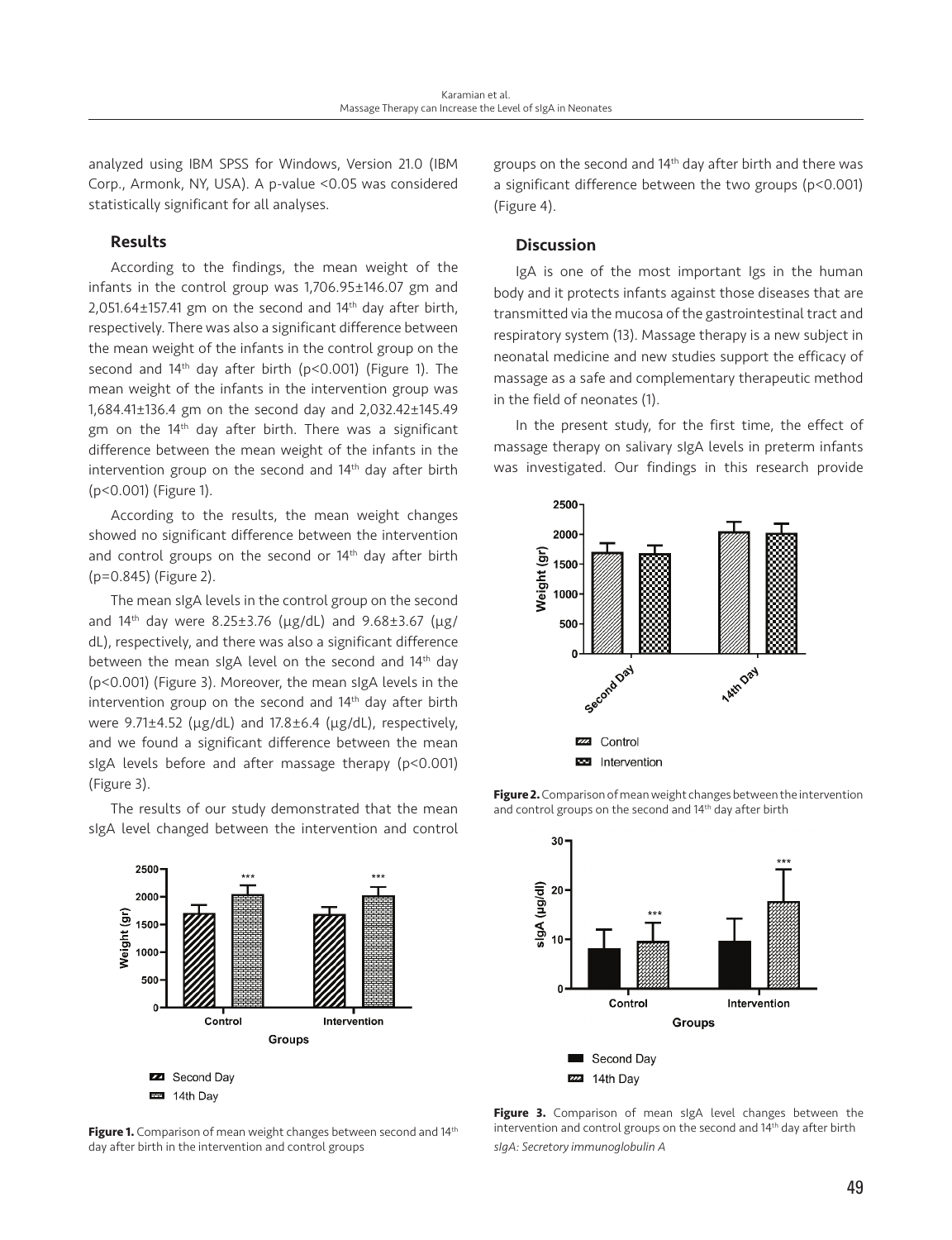

**Figure 4.** Comparison of mean sIgA level changes between the intervention and control groups on the second and 14th day after birth *sIgA: Secretory immunoglobulin A*

evidence indicating that the sIgA levels was significantly higher on the 14<sup>th</sup> day in the intervention group than in the control group, but we could not observe an increase regarding the mean weight parameter.

Some previous studies have addressed the effects of massage on improving bone density (6,18), neurodevelopmental status in preterm infants (19,20), bilirubin levels of infants with jaundice (21,22), sleep quality in infants with low birth weight (23) and reducing the length of hospital stays (24).

Our study showed that weight gain was not significantly different between those infants who received massages and those who did not. This result was contrary to previous studies (7,25-29).

A study performed by Scafidi et al. (29) on preterm infants demonstrated that tactile/kinesthetic stimulation can improve weight gain and sleep behavior in low-birthweight infants. In another study, they also showed that massage can accelerate the process of discharging lowbirth-weight infants from the hospital by 6 to 10 days (30). Research conducted on infants aged between 32 and 37 weeks found that massage has a significant effect on improving mental-behavior status (20). Another study evaluated the effect of massage on salivary cortisol levels in preterm infants and showed that massage therapy can reduce the level of cortisol as a stress indicator in saliva (31). The results of another study demonstrated that the Field technique massage and gentle human touch can also decrease urine cortisol levels in preterm infants (5).

Ang et al. (32) investigated the effect of massage therapy on the immune system of preterm infants and they found that this method could be associated with higher NK cell cytotoxicity.

We believe that more subjects should be included in future studies and further studies are needed on this new topic in neonatology. Finally, it is recommended that massage therapy be performed by parents or trained nurses as a complementary therapeutic method for infants.

# Conclusion

According to the results of our study, the sIgA levels in preterm infants who received massage for 12 consecutive days was significantly higher compared to a control group who did not receive any intervention. Furthermore, at the end of the study, there was no significant difference in weight gain between the intervention and control groups. Massage therapy can be used as a safe complementary practice for infants and it can also promote bonding between the mother and infant. Our observations provide new information about the effect of massage therapy on boosting the mucosal immune system in preterm infants. However, further studies can be carried out to investigate the use of massage therapy on more samples over a longer period of time in order to clarify the true effects of such complementary methods on the immune system and on the outcomes of neonatal infections.

#### **Ethics**

**Ethics Committee Approval:** All phases of the study and consent forms were approved by the Ethics Committee of Lorestan University of Medical Sciences (LUMS. REC.1396.232) and the registration ID of this study in Iranian Registry of Clinical Trials is IRCT20171225038056N1.

Informed Consent: A written consent was obtained from parents before enrollment in the study.

Peer-review: Externally and internally peer-reviewed.

#### Authorship Contributions

Concept: M.F., Design: Ar.K., Data Collection or Processing: Ar.K., Analysis or Interpretation: R.M., A.K., Literature Search: M.F., Writing: Ar.K., R.M., A.K.

Conflict of Interest: The authors declare that they have no conflict of interest.

Financial Disclosure: The authors declared that this study received no financial support.